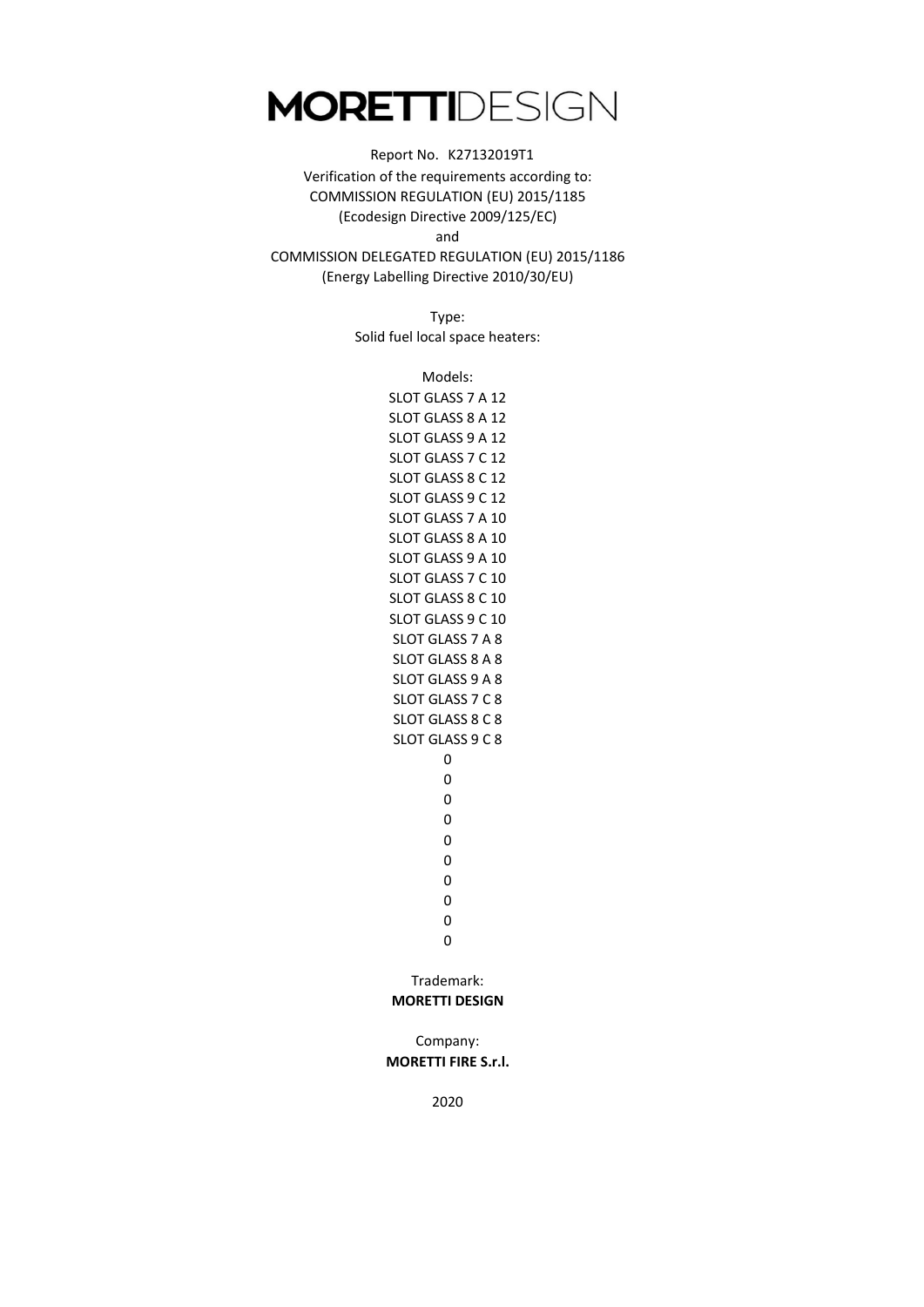and the Commission Delegated Regulation (EU) 2015/1186 – Energy Labelling Test Report according the Commission Regulation (EU) 2015/1185 – Ecodesign

| Appliance manufacturer / contractor<br>Contrada Tesino, 50<br>63065 Ripatransone (AP) - Italy<br>Trademark:<br>MORETTI DESIGN<br>Models:<br>SLOT GLASS 7 A 12<br>SLOT GLASS 8 A 12<br>SLOT GLASS 9 A 12<br>SLOT GLASS 7 C 12<br>SLOT GLASS 8 C 12<br>SLOT GLASS 9 C 12<br>SLOT GLASS 7 A 10<br>SLOT GLASS 8 A 10<br>SLOT GLASS 9 A 10<br>SLOT GLASS 7 C 10<br>SLOT GLASS 8 C 10<br>SLOT GLASS 9 C 10<br>SLOT GLASS 7 A 8<br>SLOT GLASS 8 A 8<br>SLOT GLASS 9 A 8<br>SLOT GLASS 7 C 8<br>SLOT GLASS 8 C 8<br>SLOT GLASS 9 C 8<br>Type of construction:<br>Pellet stoves in acc. with EN 14785:2006<br>Compressed wood pellets class A1 acc. to<br>Fuel:<br>EN17225-2, Ø 6 mm, Lmax 30 mm<br>$10,38$ <sub>KW</sub><br>Direct:<br>Nominal heat output (Pnom)<br>10,38<br>kW<br>$0$ kW<br>Indirect<br>3,07 kW<br>Direct:<br>Minimum heat output (Pmin)<br>3,07<br>kW<br>$0$ kW<br>Indirect<br>Reference type test report:<br>Test basis: Regulations no. 2015/1185 and no. 2015/1186. This examination has been carried<br>out in a test laboratory equipped in accordance with the EN 14785:2006. The test results were<br>reviewed by the impartial test centre of TÜV Rheinland Energy GmbH.<br>Test results: the requirements of the implementing Directives 2009/125/EC and 2010/30/EU<br>Seasonal space heating energy<br>Energy efficiency class<br>MORETTI FIRE S.r.l. |              |  | MORETTI FIRE S.r.l. |  |                     |  |  |
|----------------------------------------------------------------------------------------------------------------------------------------------------------------------------------------------------------------------------------------------------------------------------------------------------------------------------------------------------------------------------------------------------------------------------------------------------------------------------------------------------------------------------------------------------------------------------------------------------------------------------------------------------------------------------------------------------------------------------------------------------------------------------------------------------------------------------------------------------------------------------------------------------------------------------------------------------------------------------------------------------------------------------------------------------------------------------------------------------------------------------------------------------------------------------------------------------------------------------------------------------------------------------------------------------------------------------------------------------------------------------|--------------|--|---------------------|--|---------------------|--|--|
|                                                                                                                                                                                                                                                                                                                                                                                                                                                                                                                                                                                                                                                                                                                                                                                                                                                                                                                                                                                                                                                                                                                                                                                                                                                                                                                                                                            |              |  |                     |  |                     |  |  |
|                                                                                                                                                                                                                                                                                                                                                                                                                                                                                                                                                                                                                                                                                                                                                                                                                                                                                                                                                                                                                                                                                                                                                                                                                                                                                                                                                                            |              |  |                     |  |                     |  |  |
|                                                                                                                                                                                                                                                                                                                                                                                                                                                                                                                                                                                                                                                                                                                                                                                                                                                                                                                                                                                                                                                                                                                                                                                                                                                                                                                                                                            |              |  |                     |  |                     |  |  |
|                                                                                                                                                                                                                                                                                                                                                                                                                                                                                                                                                                                                                                                                                                                                                                                                                                                                                                                                                                                                                                                                                                                                                                                                                                                                                                                                                                            |              |  |                     |  |                     |  |  |
|                                                                                                                                                                                                                                                                                                                                                                                                                                                                                                                                                                                                                                                                                                                                                                                                                                                                                                                                                                                                                                                                                                                                                                                                                                                                                                                                                                            |              |  |                     |  |                     |  |  |
|                                                                                                                                                                                                                                                                                                                                                                                                                                                                                                                                                                                                                                                                                                                                                                                                                                                                                                                                                                                                                                                                                                                                                                                                                                                                                                                                                                            |              |  |                     |  |                     |  |  |
|                                                                                                                                                                                                                                                                                                                                                                                                                                                                                                                                                                                                                                                                                                                                                                                                                                                                                                                                                                                                                                                                                                                                                                                                                                                                                                                                                                            |              |  |                     |  |                     |  |  |
|                                                                                                                                                                                                                                                                                                                                                                                                                                                                                                                                                                                                                                                                                                                                                                                                                                                                                                                                                                                                                                                                                                                                                                                                                                                                                                                                                                            |              |  |                     |  |                     |  |  |
|                                                                                                                                                                                                                                                                                                                                                                                                                                                                                                                                                                                                                                                                                                                                                                                                                                                                                                                                                                                                                                                                                                                                                                                                                                                                                                                                                                            |              |  |                     |  |                     |  |  |
|                                                                                                                                                                                                                                                                                                                                                                                                                                                                                                                                                                                                                                                                                                                                                                                                                                                                                                                                                                                                                                                                                                                                                                                                                                                                                                                                                                            |              |  |                     |  |                     |  |  |
|                                                                                                                                                                                                                                                                                                                                                                                                                                                                                                                                                                                                                                                                                                                                                                                                                                                                                                                                                                                                                                                                                                                                                                                                                                                                                                                                                                            |              |  |                     |  |                     |  |  |
|                                                                                                                                                                                                                                                                                                                                                                                                                                                                                                                                                                                                                                                                                                                                                                                                                                                                                                                                                                                                                                                                                                                                                                                                                                                                                                                                                                            |              |  |                     |  |                     |  |  |
|                                                                                                                                                                                                                                                                                                                                                                                                                                                                                                                                                                                                                                                                                                                                                                                                                                                                                                                                                                                                                                                                                                                                                                                                                                                                                                                                                                            |              |  |                     |  |                     |  |  |
|                                                                                                                                                                                                                                                                                                                                                                                                                                                                                                                                                                                                                                                                                                                                                                                                                                                                                                                                                                                                                                                                                                                                                                                                                                                                                                                                                                            |              |  |                     |  |                     |  |  |
|                                                                                                                                                                                                                                                                                                                                                                                                                                                                                                                                                                                                                                                                                                                                                                                                                                                                                                                                                                                                                                                                                                                                                                                                                                                                                                                                                                            |              |  |                     |  |                     |  |  |
|                                                                                                                                                                                                                                                                                                                                                                                                                                                                                                                                                                                                                                                                                                                                                                                                                                                                                                                                                                                                                                                                                                                                                                                                                                                                                                                                                                            |              |  |                     |  |                     |  |  |
|                                                                                                                                                                                                                                                                                                                                                                                                                                                                                                                                                                                                                                                                                                                                                                                                                                                                                                                                                                                                                                                                                                                                                                                                                                                                                                                                                                            |              |  |                     |  |                     |  |  |
|                                                                                                                                                                                                                                                                                                                                                                                                                                                                                                                                                                                                                                                                                                                                                                                                                                                                                                                                                                                                                                                                                                                                                                                                                                                                                                                                                                            |              |  |                     |  |                     |  |  |
|                                                                                                                                                                                                                                                                                                                                                                                                                                                                                                                                                                                                                                                                                                                                                                                                                                                                                                                                                                                                                                                                                                                                                                                                                                                                                                                                                                            |              |  |                     |  |                     |  |  |
|                                                                                                                                                                                                                                                                                                                                                                                                                                                                                                                                                                                                                                                                                                                                                                                                                                                                                                                                                                                                                                                                                                                                                                                                                                                                                                                                                                            |              |  |                     |  |                     |  |  |
|                                                                                                                                                                                                                                                                                                                                                                                                                                                                                                                                                                                                                                                                                                                                                                                                                                                                                                                                                                                                                                                                                                                                                                                                                                                                                                                                                                            |              |  |                     |  |                     |  |  |
|                                                                                                                                                                                                                                                                                                                                                                                                                                                                                                                                                                                                                                                                                                                                                                                                                                                                                                                                                                                                                                                                                                                                                                                                                                                                                                                                                                            |              |  |                     |  |                     |  |  |
|                                                                                                                                                                                                                                                                                                                                                                                                                                                                                                                                                                                                                                                                                                                                                                                                                                                                                                                                                                                                                                                                                                                                                                                                                                                                                                                                                                            |              |  |                     |  |                     |  |  |
|                                                                                                                                                                                                                                                                                                                                                                                                                                                                                                                                                                                                                                                                                                                                                                                                                                                                                                                                                                                                                                                                                                                                                                                                                                                                                                                                                                            |              |  |                     |  |                     |  |  |
|                                                                                                                                                                                                                                                                                                                                                                                                                                                                                                                                                                                                                                                                                                                                                                                                                                                                                                                                                                                                                                                                                                                                                                                                                                                                                                                                                                            |              |  |                     |  |                     |  |  |
|                                                                                                                                                                                                                                                                                                                                                                                                                                                                                                                                                                                                                                                                                                                                                                                                                                                                                                                                                                                                                                                                                                                                                                                                                                                                                                                                                                            |              |  |                     |  |                     |  |  |
|                                                                                                                                                                                                                                                                                                                                                                                                                                                                                                                                                                                                                                                                                                                                                                                                                                                                                                                                                                                                                                                                                                                                                                                                                                                                                                                                                                            |              |  |                     |  |                     |  |  |
|                                                                                                                                                                                                                                                                                                                                                                                                                                                                                                                                                                                                                                                                                                                                                                                                                                                                                                                                                                                                                                                                                                                                                                                                                                                                                                                                                                            |              |  |                     |  |                     |  |  |
|                                                                                                                                                                                                                                                                                                                                                                                                                                                                                                                                                                                                                                                                                                                                                                                                                                                                                                                                                                                                                                                                                                                                                                                                                                                                                                                                                                            |              |  |                     |  |                     |  |  |
|                                                                                                                                                                                                                                                                                                                                                                                                                                                                                                                                                                                                                                                                                                                                                                                                                                                                                                                                                                                                                                                                                                                                                                                                                                                                                                                                                                            |              |  |                     |  |                     |  |  |
|                                                                                                                                                                                                                                                                                                                                                                                                                                                                                                                                                                                                                                                                                                                                                                                                                                                                                                                                                                                                                                                                                                                                                                                                                                                                                                                                                                            |              |  |                     |  |                     |  |  |
|                                                                                                                                                                                                                                                                                                                                                                                                                                                                                                                                                                                                                                                                                                                                                                                                                                                                                                                                                                                                                                                                                                                                                                                                                                                                                                                                                                            |              |  |                     |  |                     |  |  |
|                                                                                                                                                                                                                                                                                                                                                                                                                                                                                                                                                                                                                                                                                                                                                                                                                                                                                                                                                                                                                                                                                                                                                                                                                                                                                                                                                                            |              |  |                     |  |                     |  |  |
|                                                                                                                                                                                                                                                                                                                                                                                                                                                                                                                                                                                                                                                                                                                                                                                                                                                                                                                                                                                                                                                                                                                                                                                                                                                                                                                                                                            |              |  |                     |  |                     |  |  |
|                                                                                                                                                                                                                                                                                                                                                                                                                                                                                                                                                                                                                                                                                                                                                                                                                                                                                                                                                                                                                                                                                                                                                                                                                                                                                                                                                                            |              |  |                     |  |                     |  |  |
|                                                                                                                                                                                                                                                                                                                                                                                                                                                                                                                                                                                                                                                                                                                                                                                                                                                                                                                                                                                                                                                                                                                                                                                                                                                                                                                                                                            |              |  |                     |  |                     |  |  |
|                                                                                                                                                                                                                                                                                                                                                                                                                                                                                                                                                                                                                                                                                                                                                                                                                                                                                                                                                                                                                                                                                                                                                                                                                                                                                                                                                                            |              |  |                     |  |                     |  |  |
|                                                                                                                                                                                                                                                                                                                                                                                                                                                                                                                                                                                                                                                                                                                                                                                                                                                                                                                                                                                                                                                                                                                                                                                                                                                                                                                                                                            | Ripatransone |  |                     |  | Contrada Tesino, 50 |  |  |
| 63065 Ripatransone (AP) - Italy                                                                                                                                                                                                                                                                                                                                                                                                                                                                                                                                                                                                                                                                                                                                                                                                                                                                                                                                                                                                                                                                                                                                                                                                                                                                                                                                            |              |  |                     |  |                     |  |  |
| Report released after review:<br>Assessor:                                                                                                                                                                                                                                                                                                                                                                                                                                                                                                                                                                                                                                                                                                                                                                                                                                                                                                                                                                                                                                                                                                                                                                                                                                                                                                                                 |              |  |                     |  |                     |  |  |
|                                                                                                                                                                                                                                                                                                                                                                                                                                                                                                                                                                                                                                                                                                                                                                                                                                                                                                                                                                                                                                                                                                                                                                                                                                                                                                                                                                            |              |  |                     |  |                     |  |  |
|                                                                                                                                                                                                                                                                                                                                                                                                                                                                                                                                                                                                                                                                                                                                                                                                                                                                                                                                                                                                                                                                                                                                                                                                                                                                                                                                                                            |              |  |                     |  |                     |  |  |
|                                                                                                                                                                                                                                                                                                                                                                                                                                                                                                                                                                                                                                                                                                                                                                                                                                                                                                                                                                                                                                                                                                                                                                                                                                                                                                                                                                            |              |  |                     |  |                     |  |  |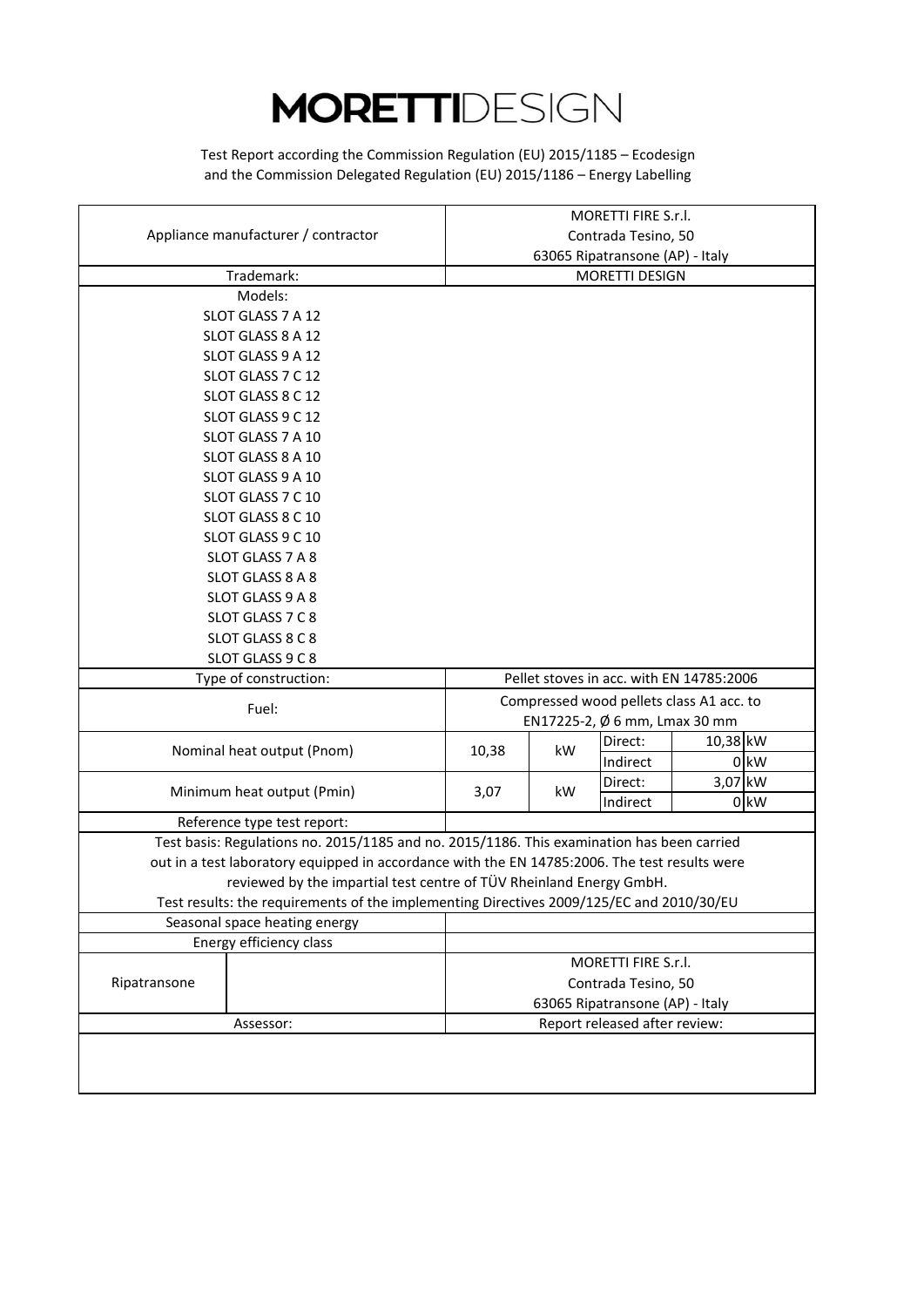### 1 Task

| The Test Centre for Energy Appliances was instructed to execute the measurements and calculations   |                                          |                            |  |  |  |
|-----------------------------------------------------------------------------------------------------|------------------------------------------|----------------------------|--|--|--|
| on the appliance<br>SLOT GLASS A 10                                                                 | according to the Commission Regulation   |                            |  |  |  |
| (EU) 2015/1185 and the Commission Delegated Regulation (EU) 2015/1186.                              |                                          |                            |  |  |  |
| The tests were carried out in the laboratory of:                                                    |                                          |                            |  |  |  |
| TÜV Rheinland Energy GmbH / CMC Centro Misure Compatibilità S.r.l. in Thiene (Italy).               |                                          |                            |  |  |  |
| Test details on the reference initial type testing report                                           | K31022021Z1                              | (EN 14785:2006)            |  |  |  |
| 2 Description of the appliances                                                                     |                                          |                            |  |  |  |
| Residential room sealed heating appliances fired by wood pellets without water heat exchanger       |                                          |                            |  |  |  |
| for domestic central heating system. The flue discharge for pellet operation is fan assisted.       |                                          |                            |  |  |  |
| The stoves are equipped with an automatic ignition. All the models share the same basic             |                                          |                            |  |  |  |
| construction of the tested one (the stove<br>SLOT GLASS A 10                                        |                                          | ) regarding the combustion |  |  |  |
| air inlet, the dimensions and the shape of combustion chamber and the flueways. The only difference |                                          |                            |  |  |  |
| between each model is related to the external claddings.                                            |                                          |                            |  |  |  |
| The stove SLOT GLASS A 10                                                                           | has been chosen from the manufacturer as |                            |  |  |  |
| representative model of the family and it may be operated with convenction air fan on/off           |                                          |                            |  |  |  |
| See the reference testing report<br>K31022021Z1                                                     | for further details.                     |                            |  |  |  |

### Control features Room temperature control

| Single stage heat output, no room temperature control    | l No      |
|----------------------------------------------------------|-----------|
| Two or more manual stages, no temperature control        | <b>No</b> |
| With mechanic thermostat room temperature control        | No        |
| With electronic room temperature control                 | <b>No</b> |
| With electronic room temperature control plus day timer  | <b>No</b> |
| With electronic room temperature control plus week timer | Yes       |

### Controls for indoor heating comfort

| Room temperature control with presence detection    | <b>No</b>  |
|-----------------------------------------------------|------------|
| Room temperature control with open window detection | <b>INo</b> |
| With distance control option                        | <b>Yes</b> |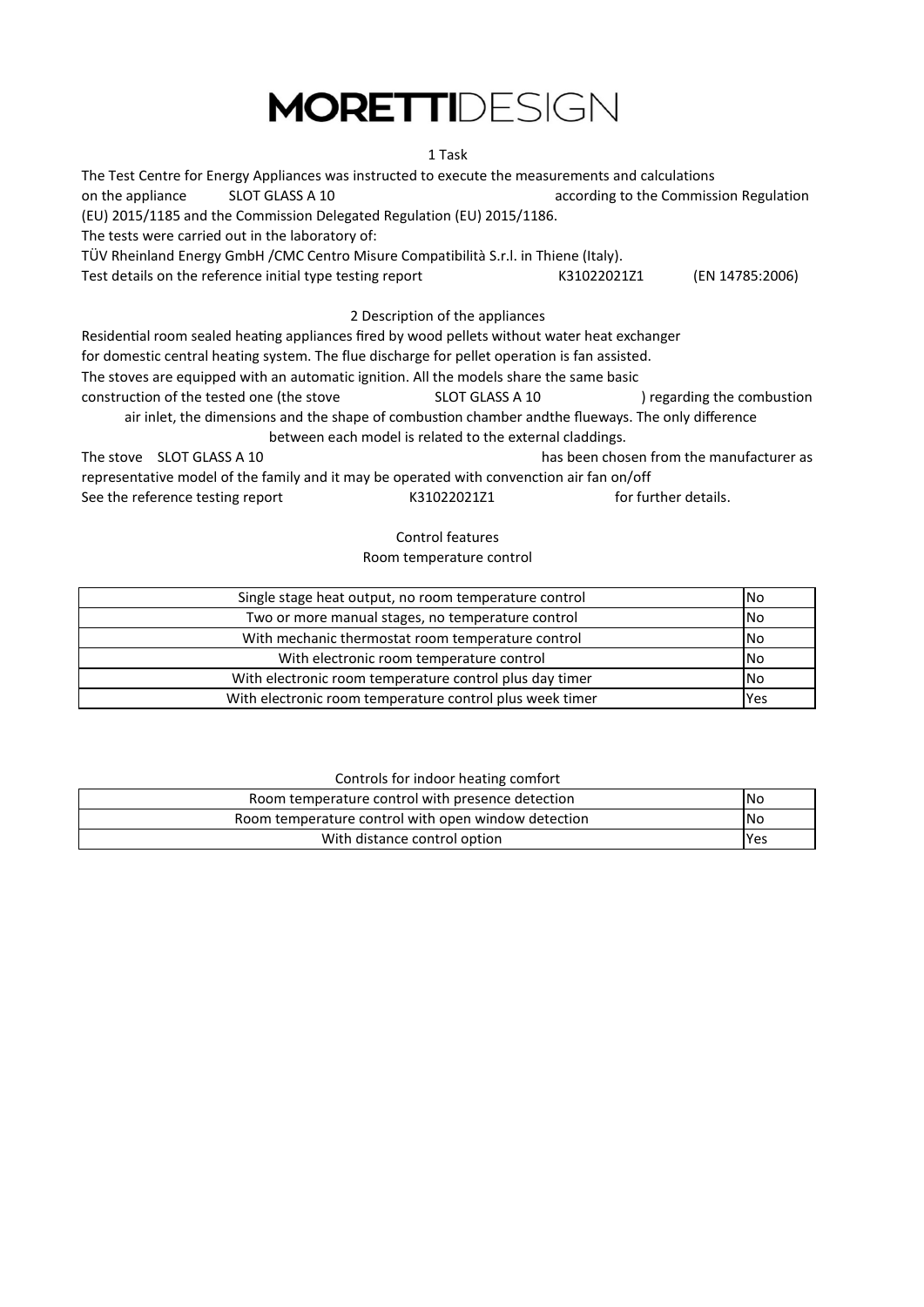#### 3 Test data

| Working<br>conditions | Description                                        | Parameter    | Result | Unit              |
|-----------------------|----------------------------------------------------|--------------|--------|-------------------|
|                       | Useful efficiency at nominal heat output           | nth, nom     | 90,80  | %                 |
|                       | Nominal heat output                                | Pnom         | 10,38  | kW                |
| Nominal heat output   | Electric power requirement at nominal heat output* | elmax        | 64     | W                 |
|                       | Particulate matter emissions**                     | <b>PM</b>    | 15     |                   |
|                       | Organic gaseous compounds emissions**              | <b>OGC</b>   | 11     | mg/m <sup>3</sup> |
|                       | Carbon monoxide emissions**                        | <b>CO</b>    | 145    |                   |
|                       | Nitrogen oxides emissions**                        | <b>Nox</b>   | 117    |                   |
|                       | Useful efficiency at minimum heat output           | nth, min     | 95,70  | %                 |
|                       | Minimum heat output                                | <b>P</b> min | 3,07   | kW                |
|                       | Electric power requirement at minimum heat output* | elmin        | 22     | W                 |
|                       | Particulate matter emissions**                     | <b>PM</b>    |        |                   |
| Minimumheat output    | Organic gaseous compounds emissions**              | <b>OGC</b>   | 11     | mg/m <sup>3</sup> |
|                       | Carbon monoxide emissions**                        | <b>CO</b>    | 537    |                   |
|                       | Nitrogen oxides emissions**                        | <b>Nox</b>   | 87     |                   |
| Stanby                | Standby mode power consumption                     | elsb         |        | W                 |

\* average values, measured according to EN15456:2008.

The electrical power data in operation are obtained:

- for the nominal heat output, with the convenction air fan on;

- for part load heat output with the convenction air fan off;

\*\* values standardised to a dry flue gas basis at 13 % oxygen and conditions at 273 K and 1013 mbar.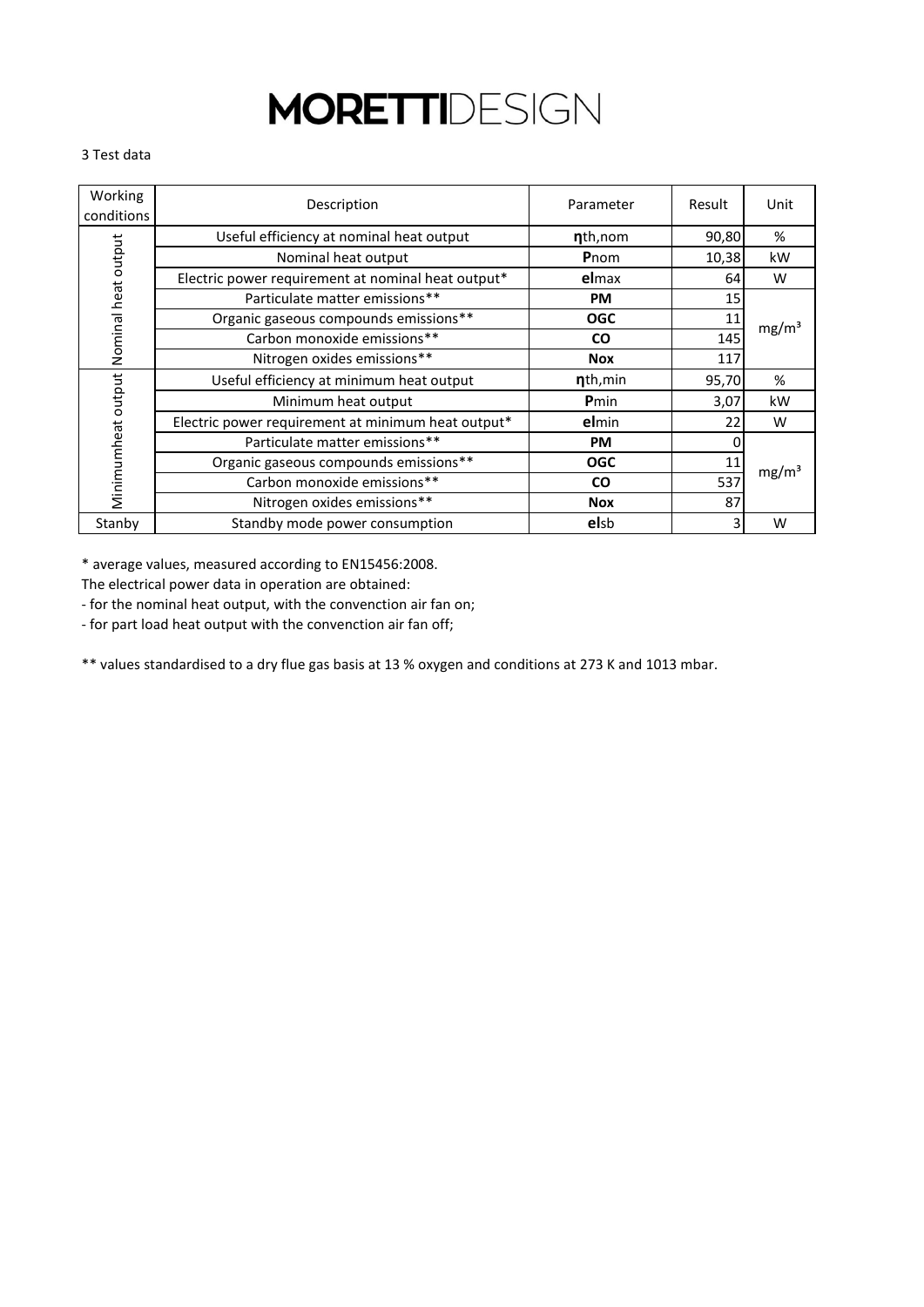### 4 Test results

| Seasonal space heating energy efficiency in active mode                                                       |                                          |            | 87,97% | % |
|---------------------------------------------------------------------------------------------------------------|------------------------------------------|------------|--------|---|
| Contributions of controls of indoor heating comfort (mutually<br>exclusive temperature controls)              |                                          | F(2)       | 7%     | % |
| Contributions of controls of indoor heating comfort                                                           |                                          | F(3)       | 1%     | % |
| Negative contribution to the seasonal space heating energy<br>efficiency by auxiliary electricity consumption |                                          | F(4)       | 1%     | % |
| Negative contribution to the energy efficiency index by energy<br>consumption of a permanent pilot flame      |                                          |            | 0%     | % |
| Biomass label factor                                                                                          |                                          | <b>BLF</b> | 1,45   |   |
|                                                                                                               | Seasonal space heating energy efficiency | ns         | 87,97% | % |
| Up to 1/1/2022                                                                                                | Energy efficiency index                  | EEI        | 128,83 |   |
| Energy efficiency class                                                                                       |                                          |            | A+     |   |
|                                                                                                               | Seasonal space heating energy efficiency | ns         | 87,97% | % |
| From 1/1/2022                                                                                                 | Energy efficiency index                  | EEI        | 128,83 |   |
|                                                                                                               | Energy efficiency class                  |            | $A+$   |   |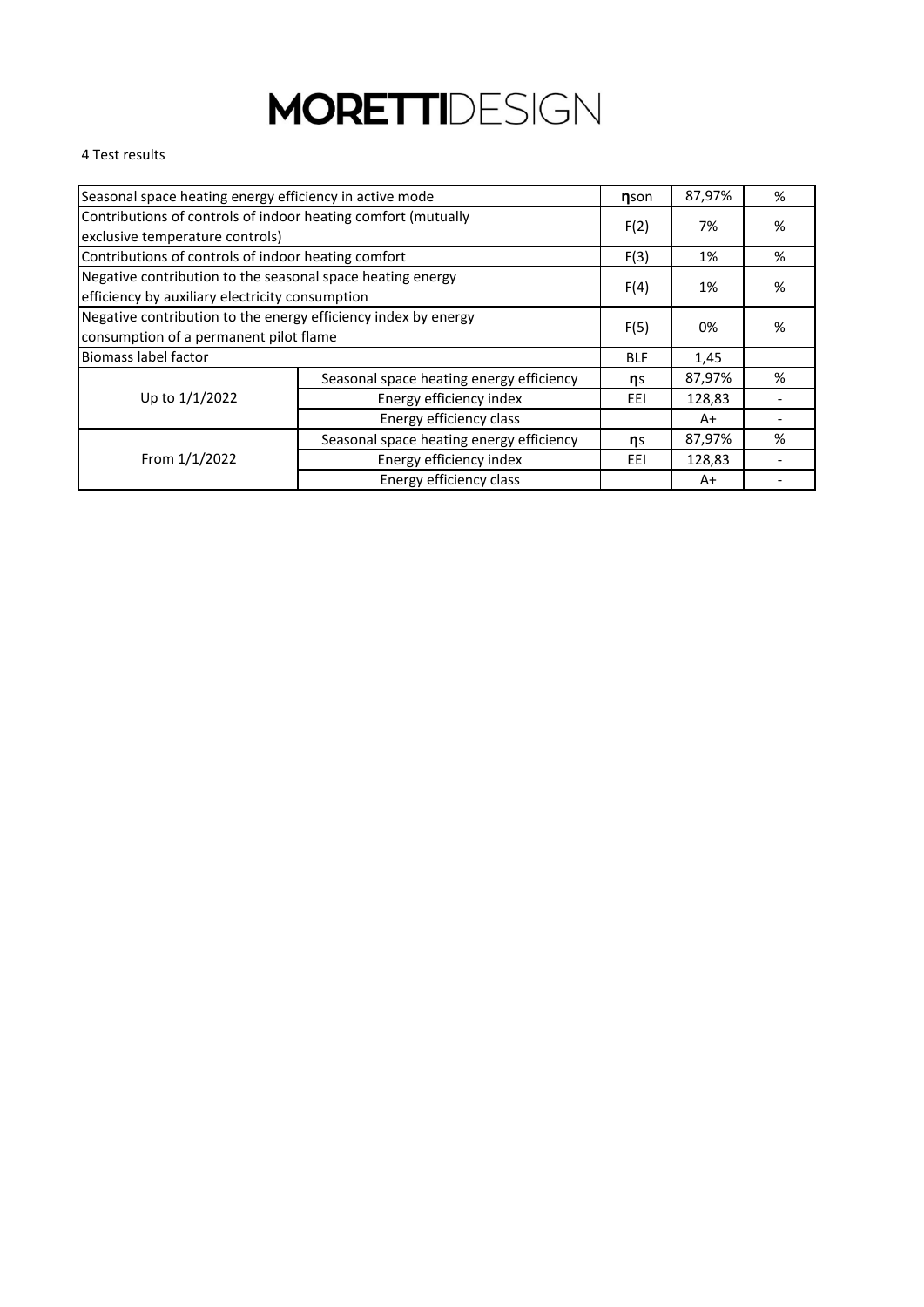5 Evaluation of the Energy Labelling Requirements

| Energy efficiency class | Energy efficiency index (EEI) |
|-------------------------|-------------------------------|
| $A++$                   | $E E1 \geq 130$               |
| $A+$                    | $107 \leq EEI < 130$          |
|                         | $88 \leq EEI < 107$           |
| B                       | $82 \leq EEI < 88$            |
|                         | $77 \leq EEI < 82$            |
| D                       | $72 \leq EEI < 77$            |
| Energy efficiency class | $62 \leq EEI < 72$            |
|                         | $42 \leq EEI < 62$            |
| G                       | EII < 42                      |

According to the Directive 2010/30/EU, the local space heater shall be marked as following:

| Appliances                | Energy efficiency class |
|---------------------------|-------------------------|
| SLOT GLASS 7 A 12         |                         |
| SLOT GLASS 8 A 12         |                         |
| SLOT GLASS 9 A 12         |                         |
| SLOT GLASS 7 C 12         |                         |
| SLOT GLASS 8 C 12         |                         |
| SLOT GLASS 9 C 12         |                         |
| SLOT GLASS 7 A 10         | $A+$                    |
| SLOT GLASS 8 A 10         |                         |
| SLOT GLASS 9 A 10         |                         |
| SLOT GLASS 7 C 10         |                         |
| SLOT GLASS 8 C 10         |                         |
| SLOT GLASS 9 C 10         |                         |
| SLOT GLASS 7 A 8          |                         |
| SLOT GLASS 8 A 8          | From 1/1/2022           |
| SLOT GLASS 9 A 8          |                         |
| SLOT GLASS 7 C 8          |                         |
| SLOT GLASS 8 C 8          |                         |
| SLOT GLASS 9 C 8          |                         |
|                           |                         |
|                           |                         |
|                           | $A+$                    |
|                           |                         |
|                           |                         |
|                           |                         |
|                           |                         |
|                           |                         |
| Trademark: MORETTI DESIGN |                         |

 $\lambda$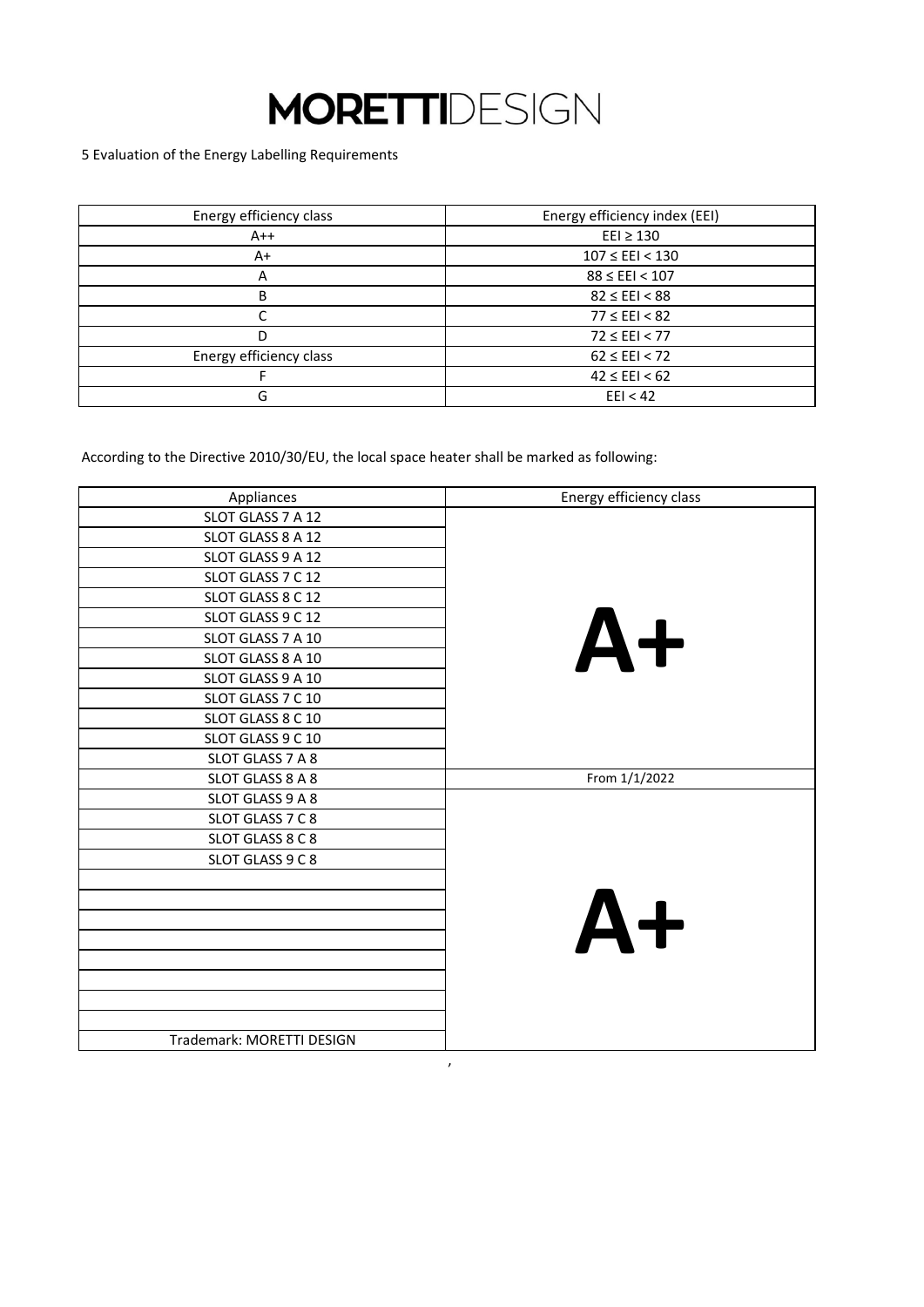#### 6 Statement of test results

The local space heaters with models: SLOT GLASS 8 C 12 SLOT GLASS 9 C 12 SLOT GLASS 7 A 10 SLOT GLASS 8 A 8 SLOT GLASS 9 A 8 SLOT GLASS 8 C 10 SLOT GLASS 9 C 10 SLOT GLASS 7 A 8 SLOT GLASS 8 A 10 SLOT GLASS 9 A 10 SLOT GLASS 7 C 10 SLOT GLASS 7 C 8 SLOT GLASS 8 C 8 SLOT GLASS 9 C 8 SLOT GLASS 7 A 12 SLOT GLASS 8 A 12 SLOT GLASS 9 A 12 SLOT GLASS 7 C 12

|                                                                                                     | of the company:                                  |       |
|-----------------------------------------------------------------------------------------------------|--------------------------------------------------|-------|
|                                                                                                     | MORETTI FIRE S.r.l.                              |       |
| fulfil and correspond to the requirements of the Commission Regulation (EU) 2015/1185 with          |                                                  |       |
| regard to ecodesign requirements for local space heaters and achieved a seasonal space              |                                                  |       |
|                                                                                                     | heating energy efficiency of:                    |       |
| 88,0%                                                                                               | From 1/1/2022                                    | 88,0% |
|                                                                                                     | that corresponds to the energy efficiency class: |       |
| $A+$                                                                                                | From 1/1/2022                                    | A+    |
| in accordance with Annex II Energy Efficiency Classes table 1 of the Commission Delegated           |                                                  |       |
|                                                                                                     | Regulation (EU) 2015/1186                        |       |
| The evaluation of the results of this report with respect of conformity with the related commission |                                                  |       |
|                                                                                                     |                                                  |       |

Ecodesign (Directive 2009/125/EC) and Energy Labelling (Directive 2010/30/EU) prescriptions regulations (2015/1185 and 2015/1186) is only a part of the conformity assessment to fulfil the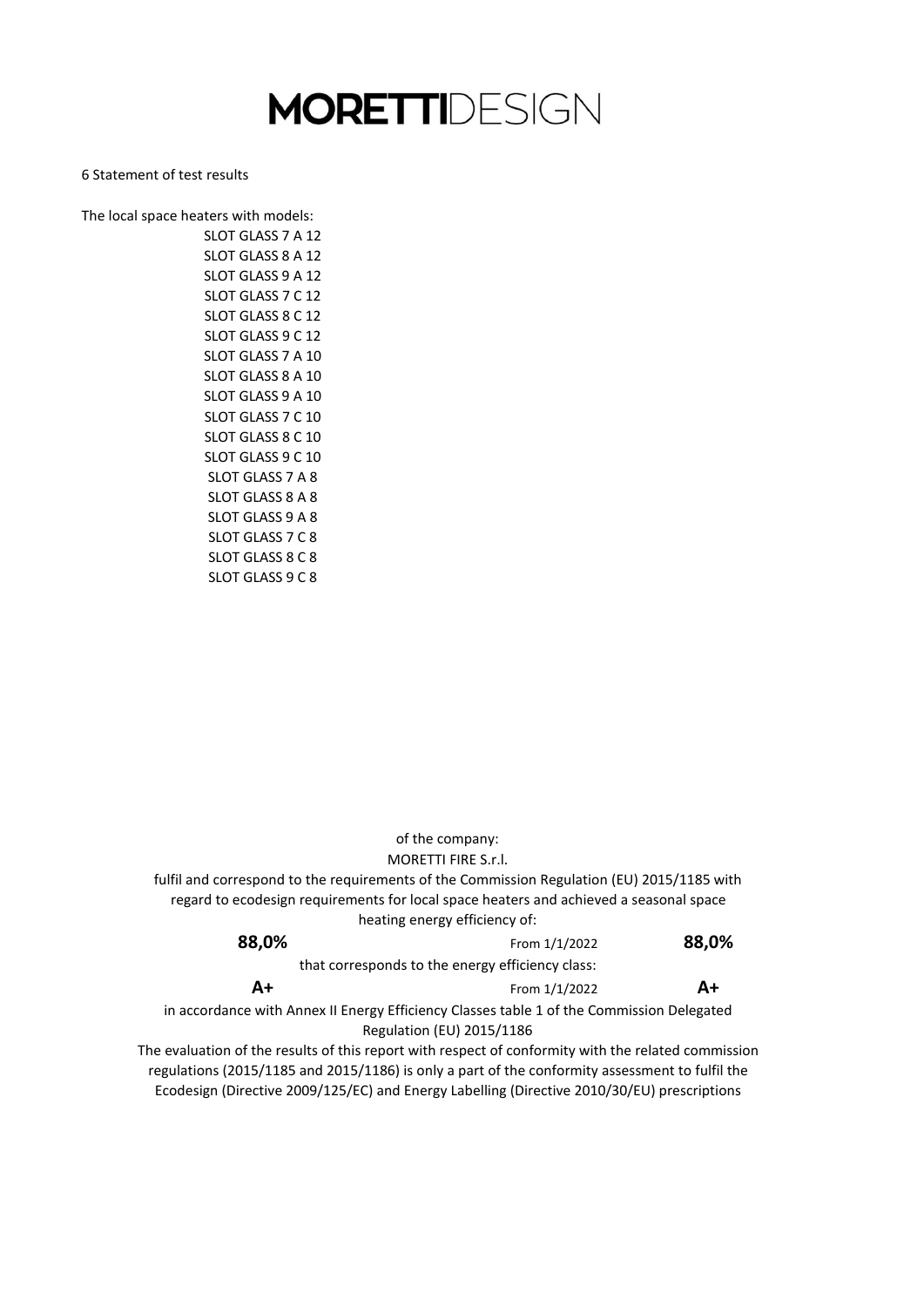| (IT) SCHEDA PRODOTTO                          |                                  | (PL) KARTA PRODUCTU          |                                       | (GR) ΔΕΛΤΙΟ ΠΡΟΪΟΝΤΟΣ |                      |
|-----------------------------------------------|----------------------------------|------------------------------|---------------------------------------|-----------------------|----------------------|
| (EN) PRODUCT DATA SHEET                       |                                  | (CZ) INFORMAČNÍ LIST VÝROBKU |                                       | (BG) ПРОДУКТОВ ФИШ    |                      |
| (DE) PRODUKTDATENBLATT                        |                                  | (SK) INFORMAČNÝ LIST VÝROBKU |                                       | (LT) GAMINIO VARDINIŲ |                      |
| (FR) FICHE DE PRODUIT<br>(RO) FIŞA PRODUSULUI |                                  |                              |                                       |                       | PARAMETRU LENTELÉ    |
| (ES) FICHA DE PRODUCTO                        |                                  |                              | (HU) TERMÉKISMERTETŐ ADATLAP          | (ET) TOOTEKIRJELDUS   |                      |
| (PT) FICHA DO PRODUTO                         |                                  |                              | (SL) PODATKOVNI LIST IZDELKA          |                       | (DK) PRODUKTBLAD     |
| (NL) PRODUCTKAART                             |                                  |                              | (HR) INFORMACIJSKI LIST PROIZVODA     |                       | (SE)INFORMATIONSBLAD |
|                                               |                                  |                              | EU 2015 / 1186                        |                       |                      |
| (IT) Marchio                                  | (RO) Marca                       |                              |                                       |                       |                      |
| (EN) Trademark                                | (HU) Márka                       |                              |                                       |                       |                      |
| (DE) Marke                                    | (SL) Blagovna Znamka             |                              |                                       |                       |                      |
| (FR) Marque                                   | (HR) Marka                       |                              |                                       |                       |                      |
| (ES) Marca                                    | (GR) Μάρκα                       |                              | <b>MORETTI</b> DESIGN                 |                       |                      |
| (PT) Marca                                    | (BG) Марка                       |                              |                                       |                       |                      |
| (NL) Merk                                     | (LT) Ženklas                     |                              |                                       |                       |                      |
| (PL) Marka                                    | (ET) Kaubamärk                   |                              |                                       |                       |                      |
| (CZ) Značka                                   | (DK) Mærke                       |                              |                                       |                       |                      |
| (SK) Značka                                   | (SE) Märke                       |                              |                                       |                       |                      |
| (IT) Modello                                  | (RO) Model                       |                              | SLOT GLASS 7 A 12                     |                       | SLOT GLASS 8 C 10    |
| (EN) Model                                    |                                  |                              | SLOT GLASS 8 A 12                     |                       | SLOT GLASS 9 C 10    |
|                                               | (HU) Modell                      |                              |                                       |                       |                      |
| (DE) Modell                                   | (SL) Model                       |                              | SLOT GLASS 7 A 8<br>SLOT GLASS 9 A 12 |                       |                      |
| (FR) Modèle                                   | (HR) Model                       |                              | SLOT GLASS 7 C 12                     |                       | SLOT GLASS 8 A 8     |
| (ES) Modelo                                   | (GR) Μοντέλο                     |                              | SLOT GLASS 8 C 12                     |                       | SLOT GLASS 9 A 8     |
| (PT) Modelo                                   | (BG) Модеп                       |                              | SLOT GLASS 9 C 12                     |                       | SLOT GLASS 7 C 8     |
| (NL) Model                                    | (LT) Modelis                     |                              | SLOT GLASS 7 A 10                     |                       | SLOT GLASS 8 C 8     |
| (PL) Model                                    | (ET) Mudel                       |                              | SLOT GLASS 8 A 10                     |                       | SLOT GLASS 9 C 8     |
| (CZ) Model                                    | (DK) Model                       |                              | SLOT GLASS 9 A 10                     |                       |                      |
| (SK) Model                                    | (SE) Modell                      |                              | SLOT GLASS 7 C 10                     |                       |                      |
| (IT)                                          | Classe di efficienza energetica  | (RO)                         | Clasa de eficientă energetică         |                       |                      |
| (EN)<br>Energy efficiency class               |                                  | (HU)                         | Energiahatékoniságy osztály           |                       |                      |
| (DE)<br>Energieeffizienzklasse                |                                  | (SL)                         | Razred energijske učinkovitosti       |                       | Д+                   |
| (FR)                                          | Classe d'efficacité énergétique  | (HR)                         | Razred energetske učinkovitosti       |                       |                      |
| (ES)                                          | Clase de eficiencia energética   | (GR)                         | Κατηγορία εργειακής απόδοσης          |                       |                      |
| (PT)                                          | Classe de eficiência energética  | (BG)                         | Клас на енергийна ефектиност          |                       | FROM 1/1/2022        |
| (NL)<br>Energie-efficiëntieklasse             |                                  | (LT)                         | Energijos efektyvumo klasė            |                       |                      |
| (PL)                                          | Klasa efektywności energetycznej | (ET)                         | Energiatõhususe Klass                 |                       | A+                   |
| (CZ)                                          | Třída energetické účinnosti      | (DK)                         | Energiklasse                          |                       |                      |
| (SK)<br>Trieda energetickej účinnosti         |                                  | (SE)                         | Energieffektivitetsklass              |                       |                      |
| (IT)<br>Potenza termica diretta               |                                  | (RO)                         | Puterea térmica direta                |                       |                      |
| (EN)<br>Direct heat output                    |                                  | (HU)                         | Közvetlen hőteljesítmény              |                       |                      |
| (DE)<br>Direkte wärmeleistung                 |                                  | (SL)                         | Neposredna toplotna moč               |                       |                      |
| (FR)                                          | Puissance thermique directe      | (HR)                         | Izravna toplinska snaga               |                       |                      |
| (ES)                                          | Potencia calorifica directa      | (GR)                         | Άμεση Θερμική ισχύς                   |                       |                      |
| (PT)<br>Potência térmica direta               |                                  | (BG)                         | Директна топлинна мощност             |                       | 10,38                |
| (NL)<br>Directe warmteafgifte                 |                                  | (LT)                         | Tiesioginė šiluminė galia             |                       |                      |
| (PL)                                          | Bezpośrednia moc cieplna         | (ET)                         | Otsene soojusvõimsus                  |                       |                      |
| (CZ)<br>Přímý tepelný výkon                   |                                  | (DK)                         | Direkte termisk effekt                |                       |                      |
| (SK)<br>Priamy tepelný výkon                  |                                  | (SE)                         | Direkt värmeeffekt                    |                       |                      |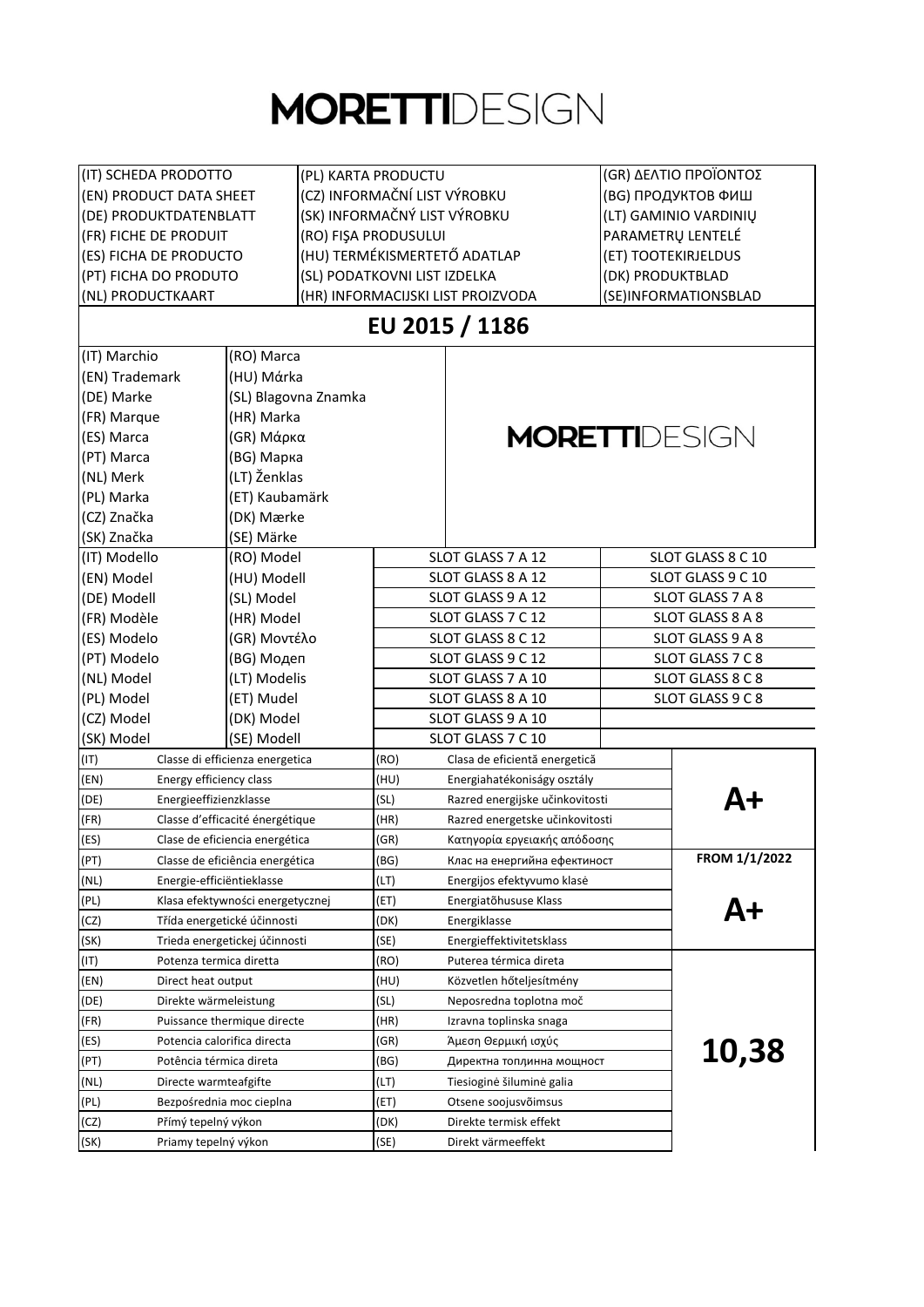| (IT) | Potenza termica indiretta                                      | (RO) | Puterea térmica indireta                                            |               |
|------|----------------------------------------------------------------|------|---------------------------------------------------------------------|---------------|
| (EN) | Indirect heat output                                           | (HU) | Közvetett hőteljesítmény                                            |               |
| (DE) | Indirekte Wärmeleistung                                        | (SL) | Posredna toplotna moč                                               |               |
| (FR) | Puissance thermique indirecte                                  | (HR) | Neizravna toplinska snaga                                           |               |
| (ES) | Potencia térmica indirecta                                     | (GR) | Έμμεση Θερμική ισχύς                                                |               |
| (PT) | Potência térmica indireta                                      | (BG) | Индиректна топлинна мощност                                         |               |
| (NL) | Indirecte warmteafgifte                                        | (LT) | Netiesioginė šiluminė galia                                         |               |
| (PL) | Pośrednia moc cieplna                                          | (ET) | Kaudne soojusvõimsus                                                |               |
| (CZ) | Nepřímý tepelný výkon                                          | (DK) | Indirekte termisk effekt                                            |               |
| (SK) | Nepriamy tepelný výkon                                         | (SE) | Indirekt värmeeffekt                                                |               |
| (IT) | Indice di efficienza energetica                                | (RO) | Indicele de eficientă energetică                                    |               |
| (EN) | Energy efficiency index                                        | (HU) | Energiahatékonisági mutató                                          |               |
| (DE) | Energieeffizienzindex                                          | (SL) | Indeks energetske učinkovitosti                                     | 128,834       |
| (FR) | Índice d'efficacité énergétique                                | (HR) | Indeks energetske učinkovitosti                                     |               |
| (ES) | Índice de eficiencia energetica                                | (GR) | Δείκτης ενεργειακής απόδοσης                                        |               |
| (PT) | Índice de eficiência energética                                | (BG) | Индекс на енергийна ефективност                                     | FROM 1/1/2022 |
| (NL) | Energie-efficiëntie-index                                      | (LT) | Energijos efektyvumo indeksas                                       |               |
| (PL) | Współczynnik efectywności                                      | (ET) | Energiatõhususe indeks                                              |               |
|      | energetycznej                                                  | (DK) | Indeks energieffektivitet                                           | 128,834       |
| (CZ) | Index energetické účinnosti                                    | (SE) | Energieffektivitetindeks                                            |               |
| (SK) | Index energetickej účinnosti                                   |      |                                                                     |               |
| (IT) | Efficienza utile a potenza termica<br>nominale                 | (RO) | Eficientă energetică utilă la puterea<br>termică nominală           |               |
| (EN) | Useful energy efficiency at nominal heat                       | (HU) | Hasznos hatásfok névleges                                           |               |
| (DE) | output                                                         | (SL) | Hőteljesítményen                                                    |               |
|      | Brennstoff-Energieeffizienz<br>Nennwärmeleistung               |      | Izkoristek energije pri nominalni toplotni<br>moči                  |               |
| (FR) | Rendement utile à la puissance                                 | (HR) | Korisna energetska učinkovitost pri                                 |               |
|      | thermique nominale                                             |      | naviznom toplinskom učinku                                          |               |
| (ES) | Eficiencia energética útil a la potencia<br>termica nominal    | (GR) | Απόδοση ισχύος χρήσιμη στην ονομαστική<br>ισχύ                      |               |
| (PT) | Eficiência energética útil com potência<br>termica nominal     | (BG) | Енергийна ефективност полезна за<br>номиналната мощност             | 90,80%        |
| (NL) | Nuttig rendement bij nominale                                  | (LT) | Naudingasis efektyvumas esant nominaliai<br>šiluminei galia         |               |
| (PL) | Sprawność użytkowa przy nominalnej<br>mocy cieplnej            | (ET) | Kasutegur nominaalsel soojusvõimsusel                               |               |
| (CZ) | Užitečná energetická účinnost při                              | (DK) |                                                                     |               |
|      | jmenovitém tepelném výkonu                                     |      | Nyttevirkning ved nominel termisk effekt                            |               |
| (SK) | Užitočná energetická účinnosť pri<br>menovitom tepelnom výkone | (SE) | Nyttoverkningsgraden vid nominell<br>värmeeffekt                    |               |
| (TI) | Efficienza utile al carico minimo                              | (RO) |                                                                     |               |
|      |                                                                |      | Eficientă energetică utilă la sarcină minimă                        |               |
| (EN) | Useful energy efficiency at minimum<br>load                    | (HU) | Hasznos hatásfok minimális terhelésen                               |               |
| (DE) | Brennstoff-Energieeffizienz bei<br>Mindestlast                 | (SL) | Izkoristek energije pri minimalni<br>obrevenitmi                    |               |
| (FR) |                                                                | (HR) | Korisna energetska učinkovitost pri                                 |               |
|      | Rendement utile à la puissance minimale                        |      | minimalnom opterećenju                                              |               |
| (ES) | Eficiencia energética útil a la carga                          | (GR) | Απότελεσματική ενεργειακη απόδοση με                                |               |
|      | mínima                                                         |      | ελάχιστο φορτίο                                                     | 95,70%        |
| (PT) |                                                                | (BG) | Енергийна ефективност полезна за                                    |               |
| (NL) | Eficiência energética útil à carga mínima                      | (LT) | минималното натоварване<br>Naudingasis efektyvumas esant mažiausiai |               |
|      | Efficiëntie nuttig voor der minimale last                      |      | apkrovai                                                            |               |
| (PL) | Sprawność użytkowa przy minimalnym                             | (ET) | Kasutegur minimaalsel koormusel                                     |               |
|      | mocy cieplnej                                                  |      |                                                                     |               |
| (CZ) | Užitečná energetická účinnost při<br>minimálním zatížením      | (DK) | Nyttevirkning ved minimal belastning                                |               |
| (SK) | Užitočná energetická účinnosť pri                              | (SE) | Nyttoverkningsgraden vid                                            |               |
|      | minimálnom zaťažení                                            |      | minimibelastning                                                    |               |